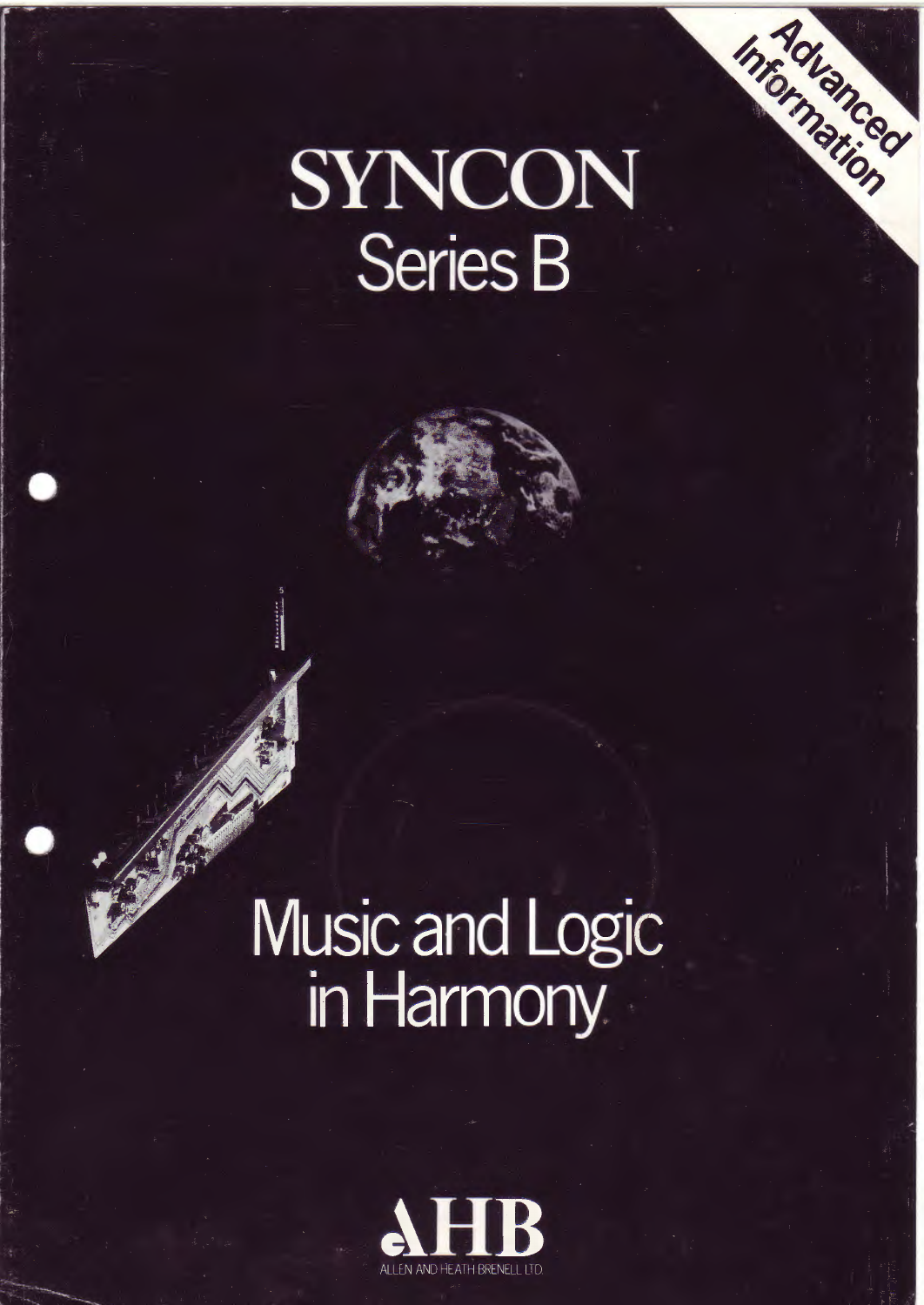AHB explodes the myth that 'state of the art' technology cannot be designed into a low price mixing console - the Series B proves it can. Following the incredibly successful Syncon has not been easy. It is still the best selling British made in-line console but the demand for a smaller more flexible system has guided AHB to design a mixer which in its most basic format is ideal for small 8 and 16 track studios and yet with no factory modification can be expanded to a 44/24 fully automated console with full function patch bay. The Series B utilizes many of the chips and mechanical parts found in the world's most expensive audio equipment. Cost saving has been made in streamlined production design and volume purchasing not in quality control. The Series B is the most important

new audio product to emerge in 1980. Check it out!

## **Standard Series B Features**

- 24 track and 2 mix busses
- 20 input/output mainframe
- 12 input/output expander frame
- Modular patchbay frame
- **Innovative auxiliary mix system**
- Sweep frequency equalisation
- Free routing and subgrouping
- Light column metering
- Auto PFL audio & metering
- In-place solo
- Fully automatable (Allison compatible)
- Solid hardwood trim
- 3 channel fader options
- LED channel functions
- New mic. input design
- Monitor channel effects mixing
- **High slew rate**
- Full function monitoring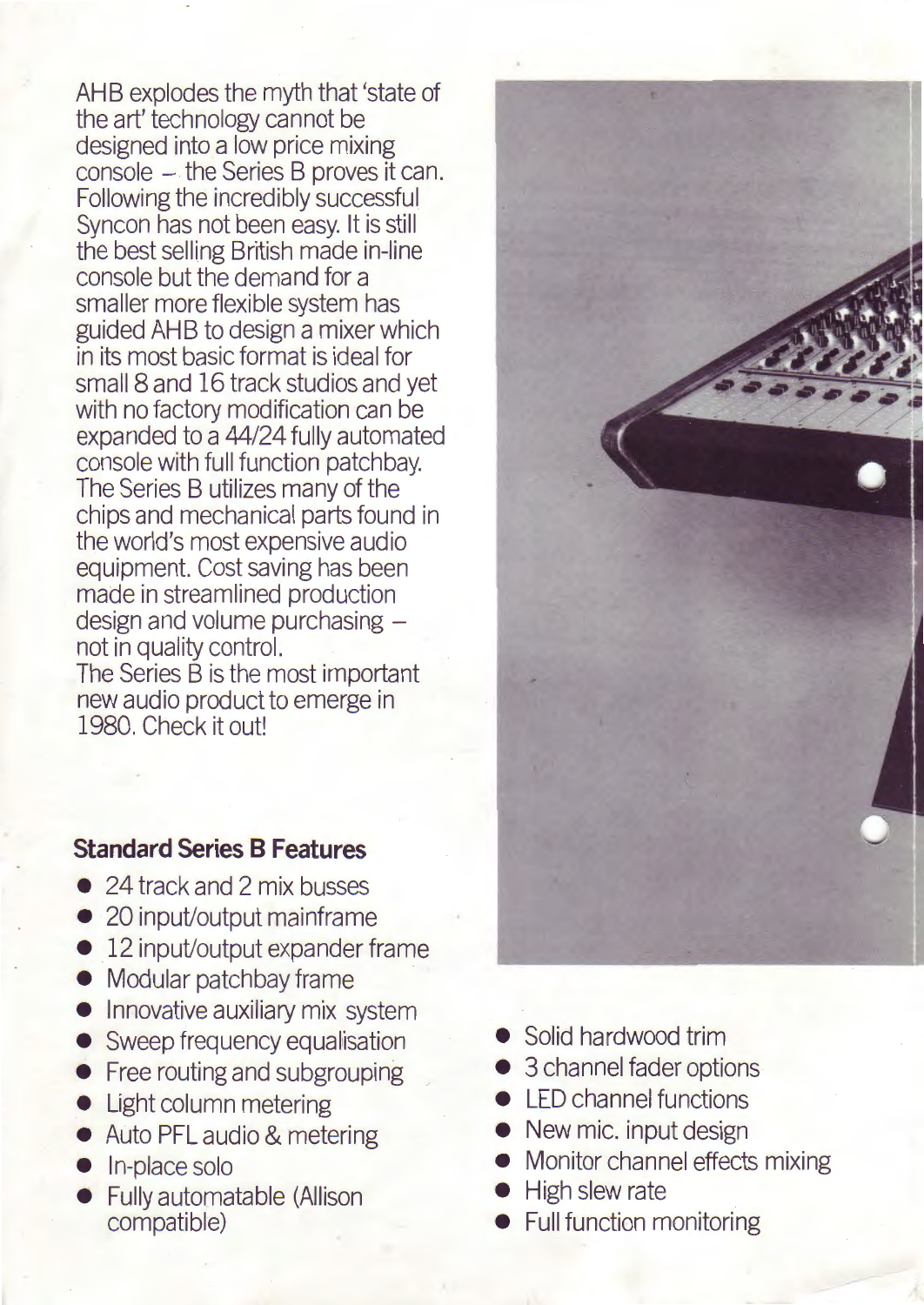

**Syncon Series B Performance Specification** 

**Main frame** 20 input output modules **Sub frame**  12 input output modules **Patch bay**  Fully modular

**Output capability**  + 22dBm 20Hz-20KHz all outputs **Normal operating level**   $+4d$ Bm **Input gain**  Mic  $+70$ dB, Line  $+10$ dB **Noise 20Hz-20KHz** 

Mic EIN; -127.5dBm 24 TK mix outputs;  $-89$ d $Bm$ 

Stereo mix outputs;  $-72$ d $Bm$ (20 inputs routed, Eq in, at unity gain) **Distortion**  Mic input to output, normal level <0.05% THO 20Hz-20KHz <0.02% IM (SMPTE) **Dimensions excl. stands**  1212mm Wide, 373 High, 1023 Deep